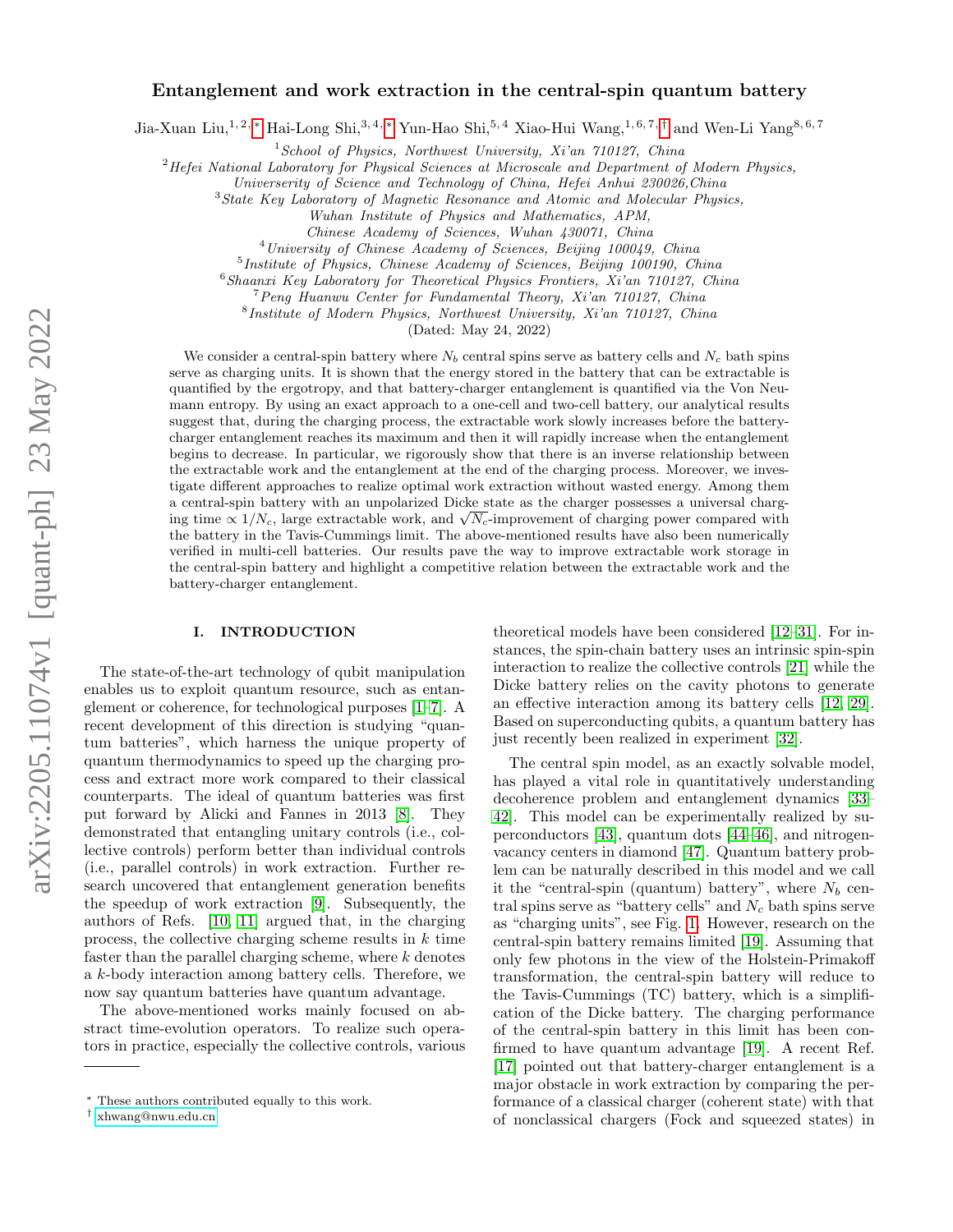the TC battery. However, the correspondence between the central-spin battery and the TC battery breaks when the number of photons is far greater than the number of charging units.

To bridge this gap, we fix our attention on the centralspin battery, especially the non-TC case, and discuss the following questions. Is there a quantitative relationship between battery-charger entanglement and extractable work? Under what conditions "optimal" work extraction can be achieved? The "optimal" refers to that all energy stored in the battery can be extracted.

The paper is organized as follows. In Sec. [II,](#page-1-1) we introduce the central-spin battery and discuss its correspondence with the TC battery. Time evolutions for one-cell battery and two-cell battery are analytically solved in the same section. Multi-cell battery cases are treated by a numerical method. With the above preparation, we obtain analytical and numerical results about the evolutions of battery-charger entanglement and battery's extractable work in Sec. [III.](#page-3-0) We rigorously show that the battery-charger entanglement first increases and then decreases during the charging process. At the end of the charging process, the final extractable work is significantly enslaved to the battery-charger entanglement. To be more exact, the extractable work increases with the decrease of the battery-charger entanglement when the initial chargers are restrained to the Dicke states. In Sec. [IV,](#page-4-0) we show that optimal work extraction can be realized when the central-spin battery lies in the non-TC limit region (e.g. the initial charger is an unpolarized Dicke state). Moreover, in this region, the charging time is proportional to  $1/N_c$ , which is independent of the number of battery cells. On the other hand, if the central-spin battery is in the TC limit, the optimal work extraction is not always possible unless the number of photons is large but does not break the TC limit. At this case, the charging time is proportional to  $1/\sqrt{N_c}$ . Finally, a conclusion is given in Sec. [V.](#page-6-4) Our analytical results shed light on entanglement and extractable work in the central-spin battery and provide different proposals able to optimally store extractable work.

#### <span id="page-1-1"></span>II. CENTRAL-SPIN BATTERY

The central-spin battery, just as its name implies, is governed by the Hamiltonian of the central spin model,

<span id="page-1-2"></span>
$$
H = H_b + H_c + H_I,
$$
  
\n
$$
H_b = BS^z, \quad H_c = hJ^z,
$$
  
\n
$$
H_I = A(S^+J^- + S^-J^+) + 2\Delta S^z J^z,
$$
\n(1)

where  $S^{\alpha} = \sum_{j=1}^{N_b} \sigma_j^{\alpha}/2$   $(\alpha = x, y, z)$  are the total spin operators for  $N_b$  battery cells and  $J^{\alpha} = \sum_{k=1}^{N_c} \sigma_k^{\alpha}/2$  for  $N_c$  charging units.  $J^{\pm} = J^x \pm iJ^y$  and  $S^{\pm} = S^x \pm iS^y$  are spin ladder operators. The Hamiltonians of the battery and the charger are denoted by  $H_b$  and  $H_c$ , respectively.



<span id="page-1-0"></span>Figure 1. Schematic illustration of the central-spin battery. Central spins serve as  $N_b$  battery cells whereas bath spins serve as  $N_c$  charging units. In the limit of  $N_c \to \infty$ , if the number of spin-up charging units is far less than  $N_c$  then the central-spin battery reduces to the TC battery and we call this case the TC limit, see the left panel. On the other hand, if the number of spin-up charging units is proportional to  $N_c$  but not zero or one then the correspondence between the central-spin battery and the TC battery breaks and we call this case the non-TC limit, see the right panel.

The parameter A and  $\Delta$  characterize the flip-flop interaction and the Ising interaction, respectively.

At time  $t < 0$ , the battery is prepared in the ground state of  $H_b$ , i.e., all spins are down  $|0\rangle_b \equiv |\downarrow_1, \downarrow_2, \ldots, \downarrow_{N_b}$ ). The charger is prepared in a Dicke state with  $m$  spins up

<span id="page-1-4"></span>
$$
|m\rangle_c \equiv \frac{1}{\sqrt{\binom{N_c}{m}}} \sum_k P_k(|\uparrow_1, \cdots, \uparrow_m, \downarrow_{m+1}, \ldots, \downarrow_{N_c}\rangle)(2)
$$

where  $\binom{N_c}{m} = N_c!/[m!(N_c - m)!]$  and  $P_k$  denotes the complete set of all possible distinct permutations of the qubits.

At time  $t = 0$ , by suddenly turning on the interaction Hamiltonian  $H_I$  for a finite time T, we aim to inject as much as possible energy into the battery. Such a time T is called the charging time. To evaluate the performance of a quantum battery, we need obtain the reduced density matrix for battery cells, which is given by  $\rho_b(t) = \text{Tr}_c(e^{-iHt}\rho_0 e^{iHt})$ , where  $\rho_0 = |\psi_0\rangle \langle \psi_0|$  is the initial state and  $|\psi_0\rangle = |0\rangle_b \otimes |m\rangle_c$ . To ensure that  $|0\rangle_b$ is the ground state of  $H_b = BS^z$ , we assume  $B > 0$  in the following discussion.

#### A. Two limits

Before calculating  $\rho_b(t)$  we first discuss the relationship between our battery and the TC battery. The Holstein-Primakoff (HP) transformation establishes an exact map from the total spin operators  $J^{\alpha}$  to a bosonic mode a,

<span id="page-1-3"></span>
$$
J^{+} \to \sqrt{N_c} a^{\dagger} \sqrt{1 - \frac{a^{\dagger} a}{N_c}},
$$
\n(3)

$$
J^{-} \to \sqrt{N_c} \sqrt{1 - \frac{a^{\dagger} a}{N_c}} a,\tag{4}
$$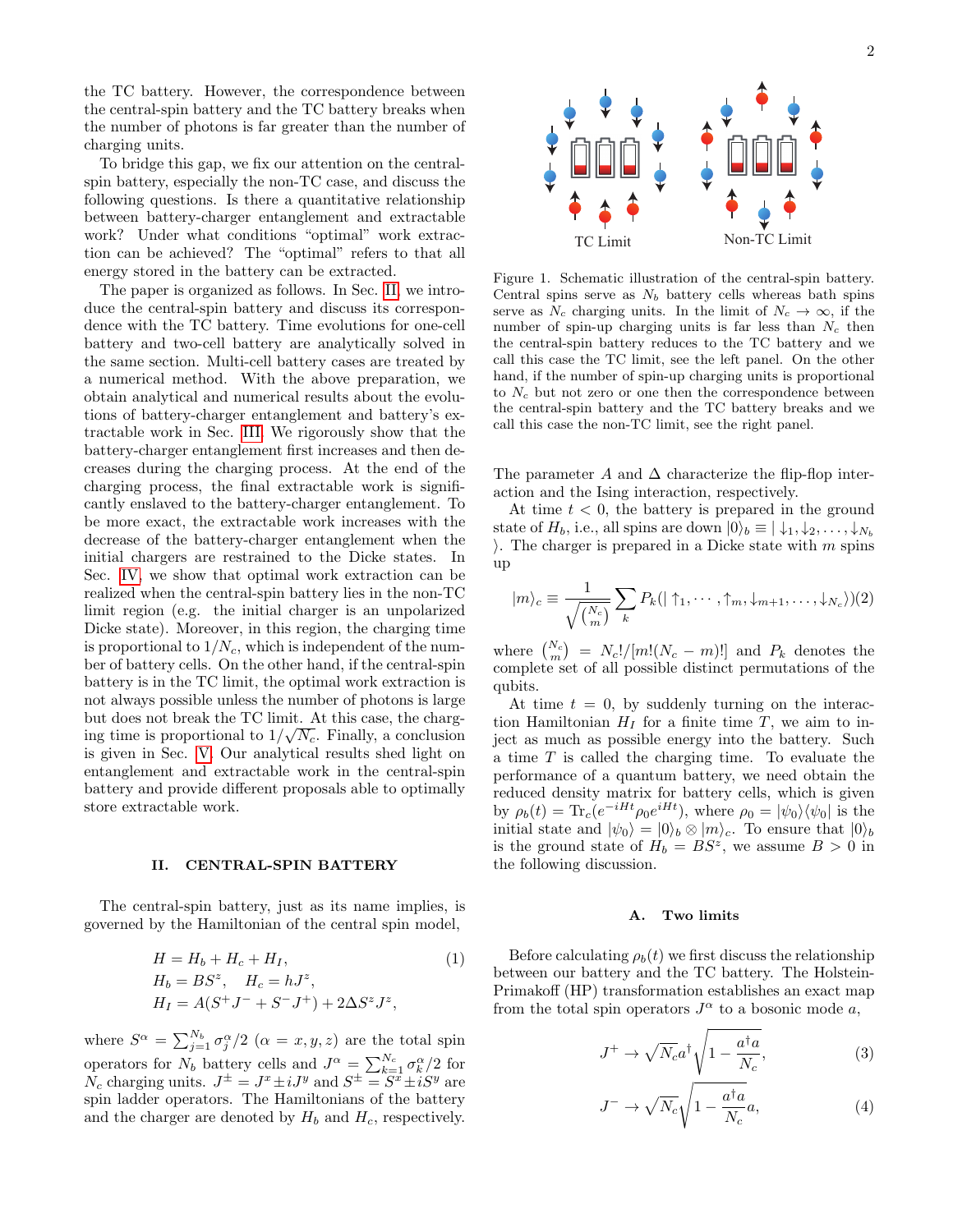$$
J^z \to -\frac{N_c}{2} + a^\dagger a. \tag{5}
$$

Note that the Dicke state  $|m\rangle_c$  is an eigenstates of  $J^z$ with the eigenvalue  $(-N_c/2 + m)$ . Thus, the number of up bath spins is exactly the number of photons in the view of the HP transformation. For convenience we will identify up spins with photons. If the number of photons is far less than  $N_b$  then the HP transformation simplifies to  $J^+ \to \sqrt{N_c} a^{\dagger}, J^- \to \sqrt{N_c} a$  and the centralspin battery [\(1\)](#page-1-2) reduces to the TC battery, i.e.,

$$
H = BSz + h\left(-\frac{N_c}{2} + a^{\dagger}a\right)
$$
  
+  $A\sqrt{N_c}(S^+a + S^-a^{\dagger}) + 2\Delta S^z \left(-\frac{N_c}{2} + a^{\dagger}a\right)$ . (6)

We call this limit

<span id="page-2-0"></span>
$$
\lim_{N_c \to \infty} \frac{\langle a^\dagger a \rangle}{N_c} = \lim_{N_c \to \infty} \frac{m}{N_c} = 0 \tag{7}
$$

the TC limit, where  $m$  is the number of up bath spins or the number of photons.

Another case is that the number of photons is proportional to  $N_c$  but not zero or one, i.e.,

<span id="page-2-1"></span>
$$
\lim_{N_c \to \infty} \frac{\langle a^\dagger a \rangle}{N_c} = \lim_{N_c \to \infty} \frac{m}{N_c} \equiv k \neq 0, 1. \tag{8}
$$

We call it the non-TC limit. In this limit, the correspondence between the central-spin battery and the TC battery breaks due to the non-negligible term  $\sqrt{1 - a^{\dagger} a/N_c}$ in the HP transformation [\(3\)](#page-1-3). Theses two limits [\(7\)](#page-2-0) and [\(8\)](#page-2-1) are illustrated in Fig. [\(1\)](#page-1-0).

#### B. Exact solutions

Now we evaluate the reduced density matrix of the battery. Without loss of generality, we assume that the number of up-spin charging units is not less than the number of battery cells, i.e.,  $m \geq N_b$ . Due to the  $u(1)$ symmetry, namely,  $[H, J^z + S^z] = 0$ , the invariance subspace of H containing the initial state  $|\psi_0\rangle = |0\rangle_b \otimes |m\rangle_c$ is given by

<span id="page-2-2"></span>
$$
\mathcal{H}_m = \{|0\rangle_b|m\rangle_c, |1\rangle_b|m-1\rangle_c, \cdots, |N_b\rangle_b|m-N_b\rangle_c\},\tag{9}
$$

where both of the states of battery and charger are expressed in term of the Dicke state, see [\(2\)](#page-1-4). For example,  $|2\rangle_b|3\rangle_c$  refers to the quantum state whose battery part is a Dicke state with 2 particles and whose charger part is a Dicke state with 3 particles.

In terms of the basis [\(9\)](#page-2-2), the Hamiltonian [\(1\)](#page-1-2) can be represented as a  $(N_b + 1) \times (N_b + 1)$  matrix:

<span id="page-2-3"></span>
$$
\boldsymbol{H} = \begin{pmatrix} b_0 & u_1 & & & \\ u_1 & b_1 & u_2 & & \\ & \ddots & \ddots & \ddots & \\ & & u_{N_b-1} & b_{N_b-1} & u_{N_b} \\ & & & u_{N_b} & b_{N_b} \end{pmatrix}, \qquad (10)
$$

where  $u_j = A \sqrt{j(N_b - j + 1)(N_c - m + j)(m - j + 1)}$ and  $b_j = B(j - N_b/2) + h(m - j - N_c/2) + 2\Delta(j - j)$  $N_b/2(m-j-N_c/2)$ . Suppose that **H** is diagonalized by a unitary matrix U, that is  $H = UDU^{\dagger}$  where D is a diagonal matrix. Then, the matrix representation of the wavefunction for the whole system at time  $t$  is given by

<span id="page-2-4"></span>
$$
\boldsymbol{\psi}(t) = \boldsymbol{U} e^{-i\boldsymbol{D}t} \boldsymbol{U}^{\dagger} (1 \ 0 \ \dots \ 0)^{T}, \tag{11}
$$

and

$$
|\psi(t)\rangle = \psi_1(t)|0\rangle_b|m\rangle_c + \cdots + \psi_{N_b+1}(t)|N_b\rangle_b|m - N_b\rangle_c.
$$
\n(12)

It thus follows that the reduced density matrix of the battery is given by

<span id="page-2-5"></span>
$$
\rho_b(t) = \text{Tr}_c(|\psi(t)\rangle\langle\psi(t)|)
$$
  
=  $|\psi_1(t)|^2|0\rangle\langle0| + \cdots + |\psi_{N_b+1}|^2|N_b\rangle\langle N_b|.$  (13)

Eqs. [\(10,](#page-2-3) [11,](#page-2-4) [13\)](#page-2-5) give a numerical approach to evaluate  $\rho_b(t)$  in multi-cell battery cases.

For the one-cell battery case  $N_b = 1$ , we find that  $U = \exp(-i\theta \sigma^y/2)$  and  $D = \text{diag}(d_1, d_2)$ , where  $\theta$  is determined by

<span id="page-2-7"></span>
$$
\sin \theta = \frac{u_1}{\sqrt{u_1^2 + \frac{1}{4}(b_0 - b_1)^2}},
$$

$$
\cos \theta = \frac{b_0 - b_1}{2\sqrt{u_1^2 + \frac{1}{4}(b_0 - b_1)^2}},
$$
(14)

and the energy levels are given by

$$
d_1 = \frac{b_0 + b_1}{2} + \sqrt{u_1^2 + \frac{1}{4}(b_0 - b_1)^2},
$$
 (15)

$$
d_2 = \frac{b_0 + b_1}{2} - \sqrt{u_1^2 + \frac{1}{4}(b_0 - b_1)^2}.
$$
 (16)

The reduced density matrix of the battery is thus given by

$$
\rho_b(t) = \frac{1 + r(t)}{2} |0\rangle\langle 0| + \frac{1 - r(t)}{2} |1\rangle\langle 1|, \qquad (17)
$$

where

<span id="page-2-6"></span>
$$
r(t) = \cos^2 \theta + \cos((d_1 - d_2)t)\sin^2 \theta.
$$
 (18)

For the two-cell battery case  $N_b = 2$ , we let  $h = B$  and  $\Delta = 0$  to simplify the calculation. Under this assumption, the matrices  $U$  and  $D$  are given by

$$
U = \frac{1}{\sqrt{2(u_1^2 + u_2^2)}} \begin{pmatrix} \sqrt{2}u_2 & u_1 & u_1 \\ 0 & \sqrt{u_1^2 + u_2^2} & -\sqrt{u_1^2 + u_2^2} \\ -\sqrt{2}u_1 & u_2 & u_2 \end{pmatrix},
$$
\n(19)

and  $\mathbf{D} = \text{diag}(e_1, e_2, e_3)$ , where  $u_1$  and  $u_2$  are the same as the ones in Eq. [\(10\)](#page-2-3) and

$$
e_1 = B(m - 1 - N_c/2),\tag{20}
$$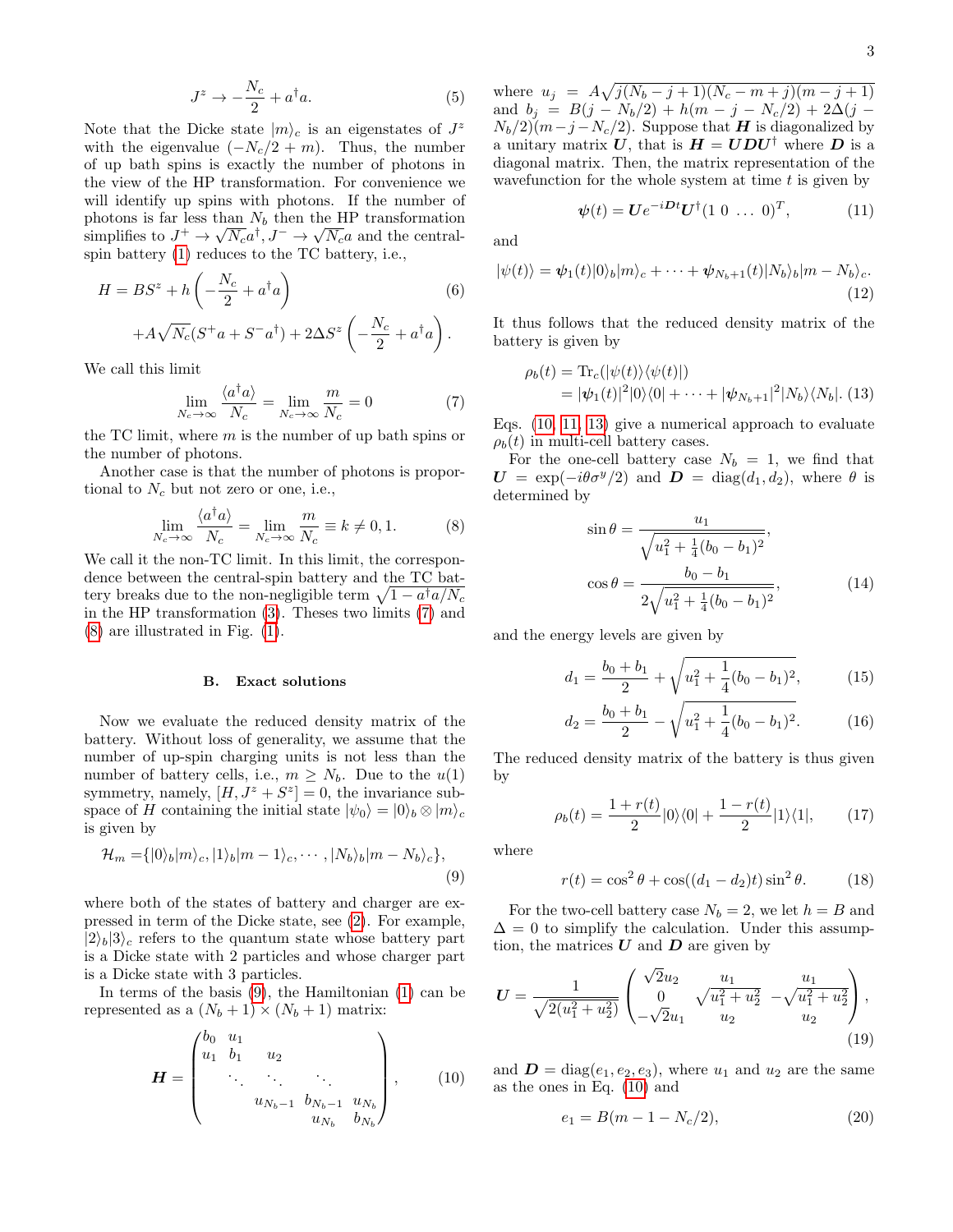$$
4\phantom{1}
$$

$$
(29)
$$

$$
e_2 = B(m - 1 - N_c/2) + \sqrt{u_1^2 + u_2^2},
$$
 (21)

$$
e_3 = B(m - 1 - N_c/2) - \sqrt{u_1^2 + u_2^2}.
$$
 (22)

The reduced density matrix of the battery is given by

$$
\rho_b(t) = \rho_{11}(t)|0\rangle\langle 0| + \rho_{22}(t)|1\rangle\langle 1| + \rho_{33}(t)|2\rangle\langle 2|, (23)
$$

where

<span id="page-3-1"></span>
$$
\rho_{11}(t) = \frac{1}{(u_1^2 + u_2^2)^2} (u_2^2 + u_1^2 \cos(\omega t))^2,
$$
  
\n
$$
\rho_{22}(t) = \frac{u_1^2}{u_1^2 + u_2^2} (1 - \cos^2(\omega t)),
$$
  
\n
$$
\rho_{33}(t) = \frac{u_1^2 u_2^2}{(u_1^2 + u_2^2)^2} (1 - \cos(\omega t))^2,
$$
\n(24)

and  $\omega = e_2 - e_1 = \sqrt{u_1^2 + u_2^2}$ .

# <span id="page-3-0"></span>III. ENTANGLEMENT AND EXTRACTABLE WORK

Since the quantum state of battery-charger system remains a pure state during the time evolution, the batterycharger entanglement can be well characterized by the Von Neumann entropy of the battery part, which is given by  $[1]$ 

$$
S(t) = -\text{Tr}(\rho_b(t) \log_2 \rho_b(t)).
$$
\n(25)

Another important quantity is the extractable work. During the charging process, the energy injected from the charger to the battery is described by

<span id="page-3-2"></span>
$$
\Delta E(t) = E(t) - E(0),\tag{26}
$$

where  $E(t) = Tr(\rho(t)H_b)$  denotes the mean energy of the battery state  $\rho_h(t)$ . However, not all energy can be extracted from the battery, which is known as the second law of thermodynamics. A proper measure of the extractable work for the state  $\rho_b(t)$  is provided by the ergotropy [\[48\]](#page-7-15)

<span id="page-3-3"></span>
$$
\mathcal{E}(t) = E(t) - E_p(t),\tag{27}
$$

where  $E_p(t) = \text{Tr}(\rho_b(t)H_b)$  is the energy of the passive counterpart  $\rho_b(t)$  of  $\rho_b(t)$ . Passive states are incapable of giving out energy via any cyclic Hamiltonian process. In our settings, the passive state  $\rho_b(t)$  is given by

$$
\overline{\rho_b(t)} = \sum_{j=1}^{N_b+1} |\psi_{\eta_j}|^2 |j-1\rangle\langle j-1|, \tag{28}
$$

where  $\psi$  is given in Eq. [\(13\)](#page-2-5) and  $\eta$  is a permutation of  $1, 2, \ldots, N_b+1$  so that  $|\psi_{\eta_j}|^2 \geq |\psi_{\eta_{j+1}}|^2$  for  $j = 1, \ldots, N_b$ .

Now we consider the single-cell battery case, i.e.,  $N_b =$ 1. The entanglement for this case reduces to the binary entropy

<span id="page-3-5"></span>
$$
S(t)\!=\!-\frac{1+r(t)}{2}\log_2\frac{1+r(t)}{2}-\frac{1-r(t)}{2}\log_2\frac{1-r(t)}{2},
$$

which shows an inverse relationship between  $S(t)$  and  $|r(t)|$ . However, the ergotropy is

<span id="page-3-4"></span>
$$
\mathcal{E}(t) = \begin{cases} 0, & r(t) \ge 0 \\ -Br(t), & r(t) < 0 \end{cases}
$$
 (30)

which is positively related to the  $|r(t)|$  when  $\mathcal{E}(t) \neq 0$ . Thus, we have the following

Theorem1: For  $N_b = 1$ , if the ergotropy  $\mathcal{E}(t)$  is not equal zero then  $\mathcal{E}(t)$  is in inversely related to the batterycharger entanglement  $S(t)$ . In particular, at the end of the charging process,  $\mathcal{E}(T)$  is also in inversely related to  $S(T).$ 

As shown in Figs. [2\(](#page-4-1)a) and 2(b),  $r(t)$  keeps falling in the time interval  $0 \sim T$ . At time  $t^*$ , the occupation numbers of the ground state  $|0\rangle$  and the excited state  $|1\rangle$  are balanced and thus the battery state is maximally entangled with the charger. When time is far away from  $t^*$ , the occupation numbers begin to reverse resulting in the decrease of entanglement and the appearance of nonzero extractable work. At time  $T$ , the charging process is finished with the most energy stored in the battery and the battery-charger entanglement decreases to a minimum. According to theorem 1, the extracted work  $\mathcal{E}(T)$  essentially depend on the battery-charger entanglement  $S(T)$ . The smaller  $S(T)$  the larger  $\mathcal{E}(T)$ .

For  $N_b = 2$  case, the complex expression of Eq. [\(24\)](#page-3-1) impedes the further discussion. We notice that  $u_1 =$  $A\sqrt{2m(N_c-m+1)}$  can be considered as the same as  $u_2 = A\sqrt{2(N_c - m + 2)(m - 1)}$  under some special limits, e.g., the Non-TC limit [\(8\)](#page-2-1). Then Eq. [\(24\)](#page-3-1) immediately reduces to a simple form:

$$
\rho_{11} = \frac{1}{4} (1 + \cos(\omega t))^2,
$$
  
\n
$$
\rho_{22} = \frac{1}{2} (1 - \cos^2(\omega t)),
$$
  
\n
$$
\rho_{33} = \frac{1}{4} (1 - \cos(\omega t))^2.
$$
\n(31)

The corresponding extractable work and entanglement are thus given by

$$
\frac{\mathcal{E}(t)}{B} = \begin{cases}\n0, & 0 \le t < t_1 \\
-\frac{3}{4} \left( \cos(\omega t) + \frac{1}{3} \right)^2 + \frac{1}{3}, & t_1 \le t < t^* \\
-\frac{3}{4} \left( \cos(\omega t) + 1 \right)^2 + 1, & t^* \le t < t_2 \\
-2 \cos(\omega t), & t_2 \le t \le T\n\end{cases}
$$
\n(32)

and

<span id="page-3-6"></span>
$$
S(t) = \frac{3}{2} + \frac{1}{2}\cos^2(\omega t) - \frac{1}{2}(\cos(\omega t) + 1)^2 \log_2(\cos(\omega t) + 1)
$$

$$
-\frac{1}{2}(\cos(\omega t) - 1)^2 \log_2(1 - \cos(\omega t))
$$

$$
-\frac{1}{2}(1 - \cos^2(\omega t)) \log_2(1 - \cos^2(\omega t)),
$$
(33)

where  $t_1 = \arccos(1/3)/\omega, t_2 = \arccos(-1/3)/\omega, t^* =$  $\pi/(2\omega)$ , and  $T = \pi/\omega$ . The analytical results are consistent with the numerical results obtained in the settings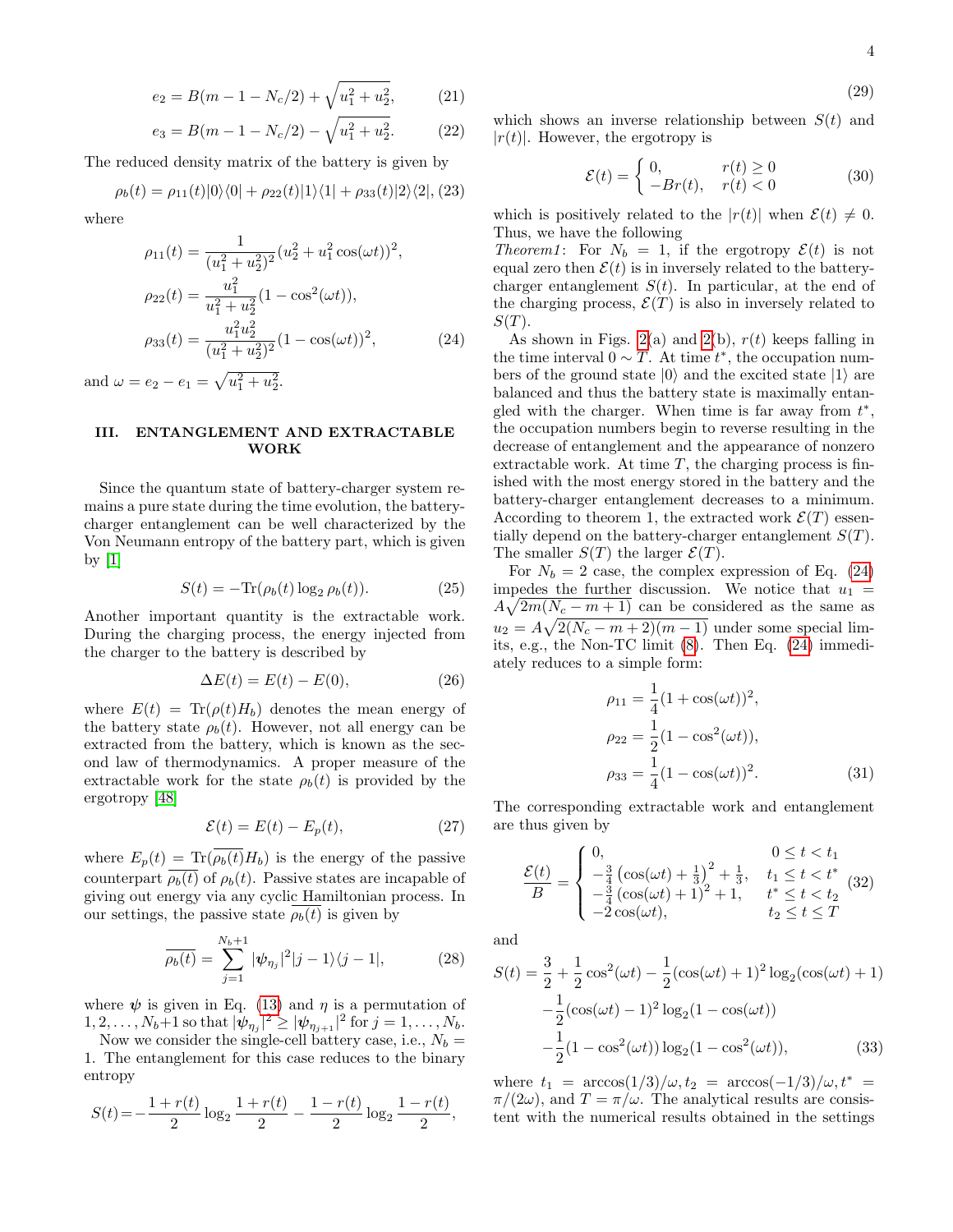

<span id="page-4-1"></span>Figure 2. Evolution of the occupation numbers for the battery part are plotted in panel (a) for  $N_b = 1$  and panel (c) for  $N_b = 2$ . Evolutions of battery-charger entanglement  $S(t)$  and extractable work  $\mathcal{E}(t)$  are plotted in panel (b) for  $N_b = 1$ , panel (d) for  $N_b = 2$  and panel (e) for  $N_b = 10$ .  $t^*$  denotes the time when the battery-charger entanglement reaches its maximum. T denotes the time when the extractable work reaches its maximum. The process of  $0 \sim T$  is called the charging process. The cartoon (f) illustrates the changes of battery-charger entanglement during the charging process. The other parameters are set to be  $B = 1, h = 4, A = 1, \Delta = 0, N_b = 1, N_c = 20, m = 20$  in panels (a,b);  $B = h = 1, A = 1, \Delta = 0, N_b = 2, N_c = 200, m = 100$ in panels (c,d);  $B = h = 1,$ ,  $A = 1, \Delta = 0, N_b = 10, N_c = 20, m = 20$  in panel (e).

of  $N_c = 200, m = 100$ , see Figs. [2\(](#page-4-1)c) and 2(d). Unlike the  $N_b = 1$  case, the extractable work  $\mathcal{E}(t)$  is not always zero but still small before the entanglement  $E(t)$ reaches its maximum  $E(t^*)$  because at time  $t_1$  the occupation numbers of the ground state and the first excited state are starting to inverse. Another difference lies in that  $S(T) \neq 0$  for  $N_b = 1$  while  $S(T) = 0$  for  $N_b = 2$ . Note that the choice of parameters  $N_b$ ,  $N_c$ , m largely determines whether  $S(T)$  is zero. In the next section, we will discuss this question in detail and further highlight a strong link between the entanglement and the extractable work. Now we claim that

Theorem2: For  $N_b = 2$ , the ergotropy  $\mathcal{E}(T)$  is in inversely related to the battery-charger entanglement  $S(T)$ . Here, we need not make the simplification by requiring the condition  $u_1 = u_2$ .

*Proof:* The charging time  $T$  is determined by maximizing the energy injected to the battery, i.e.,  $\Delta E(t)$ . According to the general expressions of the occupation numbers [\(24\)](#page-3-1) and the definition [\(26\)](#page-3-2), we have

$$
\Delta E(t) = B + \frac{B}{(u_1^2 + u_2^2)^2} [u_1^2 (u_2^2 - u_1^2) x^2 - 4u_1^2 u_2^2 x + u_2^2 (u_1^2 - u_2^2)],
$$
\n(34)

where  $x = \cos(\omega t)$ . If  $u_2^2 - u_1^2 \ge 0$  then  $\Delta E(t)$  takes the maximum value when  $x = -1$ . Otherwise, the maximum value of the quadratic function  $\Delta E(t)$  is taken at  $x_* =$  $-2u_2^2/(u_1^2-u_2^2)$  by ignoring the constraint  $-1 \leq x \leq$ 1. It is not difficult to show that  $x_* < -1$  by using the condition  $m \geq N_b = 2$ . Thus, we deduce that the charging time T is determined by  $\cos(\omega T) = -1$ . It immediately follows that the occupation number of the first excited state  $\rho_{22}(T) = 0$ . Therefore, this theorem can be proven by using the same argument in proving theorem 1.

Except for the cases of  $N_b = 1$  and  $N_b = 2$ , it is difficult to carry out analytical calculations in multi-cell battery cases. Thus, we perform a numerical verification of the results obtained above for the case of  $N_b = 10$ , see Fig. [2\(](#page-4-1)e). We see that the minimal value of entanglement  $E(T)$  marks the maximal extractable work  $\mathcal{E}(T)$ . The inverse relationship between  $S(T)$  and  $\mathcal{E}(T)$  is checked in Fig. [3.](#page-5-0)

The cartoon  $2(f)$  shows a variation of the batterycharger entanglement during the charging process. Initially, the spin-down battery cells are interacted with a well prepared charger that is a Dicke state with  $m$  up spins. Thus, there is no entanglement between the battery and the charger. When the charging process begins, the spin down battery cells will be excited due to the flipflop interaction, resulting in increasing battery-charger entanglement. At time  $t^*$ , the entanglement reaches its maximum and the occupation numbers for the battery display a nearly balanced distribution. As the charging process continues, the battery cells will continue to be excited while the battery-charger entanglement begins to decrease. At the end of the charging process, namely time  $T$ , the energy of battery reaches its maximum while the battery-charger entanglement reaches its minimum. However, the extractable work  $\mathcal{E}(T)$  is less than the energy stored in the battery and is inversely related to the battery-charger entanglement  $S(T)$ .

# <span id="page-4-0"></span>IV. OPTIMAL WORK EXTRACTION

In Sec. [III](#page-3-0) we establish an inverse relationship between the battery-charger entanglement  $S(T)$  and the extractable work  $\mathcal{E}(T)$ , where T is the charging time. In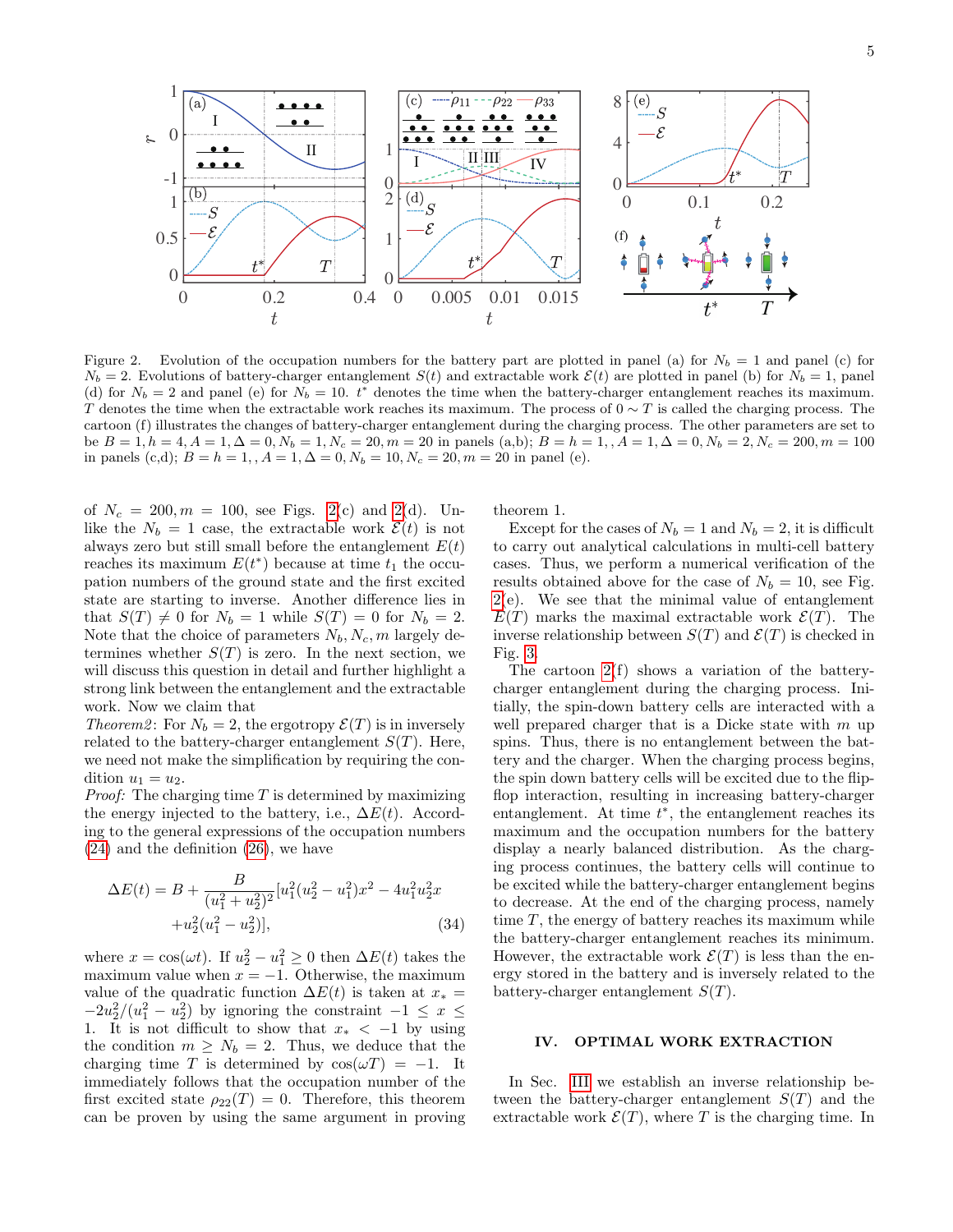

<span id="page-5-0"></span>Figure 3. Panel (a) plots the battery-charger entanglement  $S(t)$  and the extractable work  $\mathcal{E}(t)$  for  $N_b = 2, N_c = 10$ . From panel (a) we can determine T at which  $\mathcal{E}(t)$  reaches its maximum  $\mathcal{E}(T)$ . Panels (b-d) plots  $\mathcal{E}(T)$  and  $S(T)$  versus  $m.$  m is the number of spin-up charging units. Here we set  $h = B = A = 1, \Delta = 0, N_c = 10$  for panels (a-d),  $N_b = 2$  for panels (a,b),  $N_b = 4$  for panel (c), and  $N_b = 6$  for panel (d).

this section, we will discuss how to realize the optimal work extraction. Review the definitions given in Eqs. [\(26\)](#page-3-2) and [\(27\)](#page-3-3). Generally, the extractable work  $\mathcal{E}(T)$  is less than the energy  $\Delta E(T)$  stored in the battery since we can not extract any work from the passive state. Thus, "optimal" in here refers to that  $\mathcal{E}(T) = \Delta E(T)$ , or equivalently,  $E_n(T) = E(0)$ . For convenience, we can let the initial energy  $E(0) = 0$  by subtracting a constant  $E(0)$ from the Hamiltonian [\(1\)](#page-1-2). Then, the condition of optimal work extraction can be stated as that at the end of the charging process, the energy of passive state is zero, i.e.,  $E_p(T) = 0$ . Another important observation is that vanishing battery-charger entanglement  $S(T) = 0$  implies that the battery  $\rho_b(T)$  is a pure state. Then, the corresponding passive state is exactly the initial state  $|0\rangle_b$ and thus  $E_p(T) = E(0) = 0$ . Therefore, the batterycharger entanglement  $S(T)$  also indicates the quality of extractable work. The zero entanglement means that the battery possesses optimal extractable work.

For the  $N_b = 1$  case, we deduce from Eqs. [\(18,](#page-2-6) [30\)](#page-3-4) that T is determined by  $\cos((d_1 - d_2)T) = -1$ . Thus, we have

<span id="page-5-1"></span>
$$
\mathcal{E}(T) = B \left[ 1 - \frac{2(h - B)^2}{4A^2 m (N_c - m + 1) + (B - h)^2} \right], (35)
$$

where  $m$  is the number of spin-up charging units and we assume here  $\Delta = 0$ . Eq. [\(35\)](#page-5-1) indicates that extractable work  $\mathcal{E}(T)$  decreases when m is far away  $(N_c + 1)/2$ . According to Eqs. [\(14,](#page-2-7) [18,](#page-2-6) [29\)](#page-3-5) the entanglement  $S(T)$  = 0 for  $m = (N_c + 1)/2$  when  $h = B$  and  $\Delta = 0$ .

For the  $N_b = 2$  case, the charging time T is determined by  $\cos(\omega T) = -1$ . Substituting this condition into Eq.



<span id="page-5-3"></span>Figure 4. The energy  $E_p(T)$  (a,c) of passive state at time  $T$  versus the number  $m$  of charging units with initially spin up. T is the charging time.  $T_{NTC}$  and  $T_{TC}$  are obtained from Eqs. [\(38](#page-5-2)[,39\)](#page-6-5). Here, we set  $N_b = 2, N_c = 500, h = B = A =$  $1, \Delta = 0$  for panels (a,b) and  $N_b = 10, N_c = 500, h = 10, B = 10$  $A = 1, \Delta = 0$  for panels (c,d).

[\(24\)](#page-3-1) and the definition of ergotropy [\(27\)](#page-3-3), we obtain

$$
\mathcal{E}(T) = 2B \left[ -1 + \frac{8}{\frac{u_1^2}{u_2^2} + \frac{u_2^2}{u_1^2} + 2} \right].
$$
 (36)

It is clear that as  $\sqrt{m(N_c - m + 1)/[(m - 1)(N_c - m + 2)]}$  deviates  $u_1/u_2$ from 1, or equivalently, m deviates from  $(N_c + 2)/2$ , the extractable work  $\mathcal{E}(T)$  will decrease, see Fig. [3\(](#page-5-0)b). The expression [\(33\)](#page-3-6) of entanglement for the case of  $m = (N_c + 2)/2$  shows that  $S(T) = 0$  and thus optimal work extraction can be realized.

The above analytical analysis implies a conjecture that for a fixed  $N_b$ , the extractable work  $\mathcal{E}(T)$  decreases as m deviates from  $(N_c+N_b)/2$ . Numerical calculations (Figs. [3\(](#page-5-0)b-d)) support this conjecture . However, such maximal extractable work may not be optimal. As shown in Fig. [3\(](#page-5-0)d),  $S(T)$  is not zero for  $m = (N_b + N_c)/2 = 8$ .

Whether optimal work extraction can be achieved under  $N_c \rightarrow \infty$ ? Taking  $N_b = 2$  as an instructive example, the condition  $u_1 = u_2$  ensures that the battery-charger entanglement  $S(T)$  [\(33\)](#page-3-6) becomes zero at the end of the charging process. In Sec. [III](#page-3-0) we have discussed that the condition  $u_1 = u_2$  can be realized under the non-TC limit. In the TC-limit [\(7\)](#page-2-0) an additional condition  $m \to \infty$  is required to ensure  $u_1 = u_2$ . Although these two limits ensure the realization of optimal work extraction, the corresponding charging times are indeed different. In the non-TC limit, the charging time is given by

$$
T_{NTC} = \frac{\pi}{2A\sqrt{k(1-k)}N_c},\tag{37}
$$

where  $k = \lim_{N_c \to \infty} m/N_c$  is given in the non-TC limit [\(8\)](#page-2-1). Since  $m = (N_b + N_c)/2$  benefits the work extraction, we take  $k = 1/2$  in Eq. [\(8\)](#page-2-1) and thus

<span id="page-5-2"></span>
$$
T_{NTC} = \frac{\pi}{AN_c}.\tag{38}
$$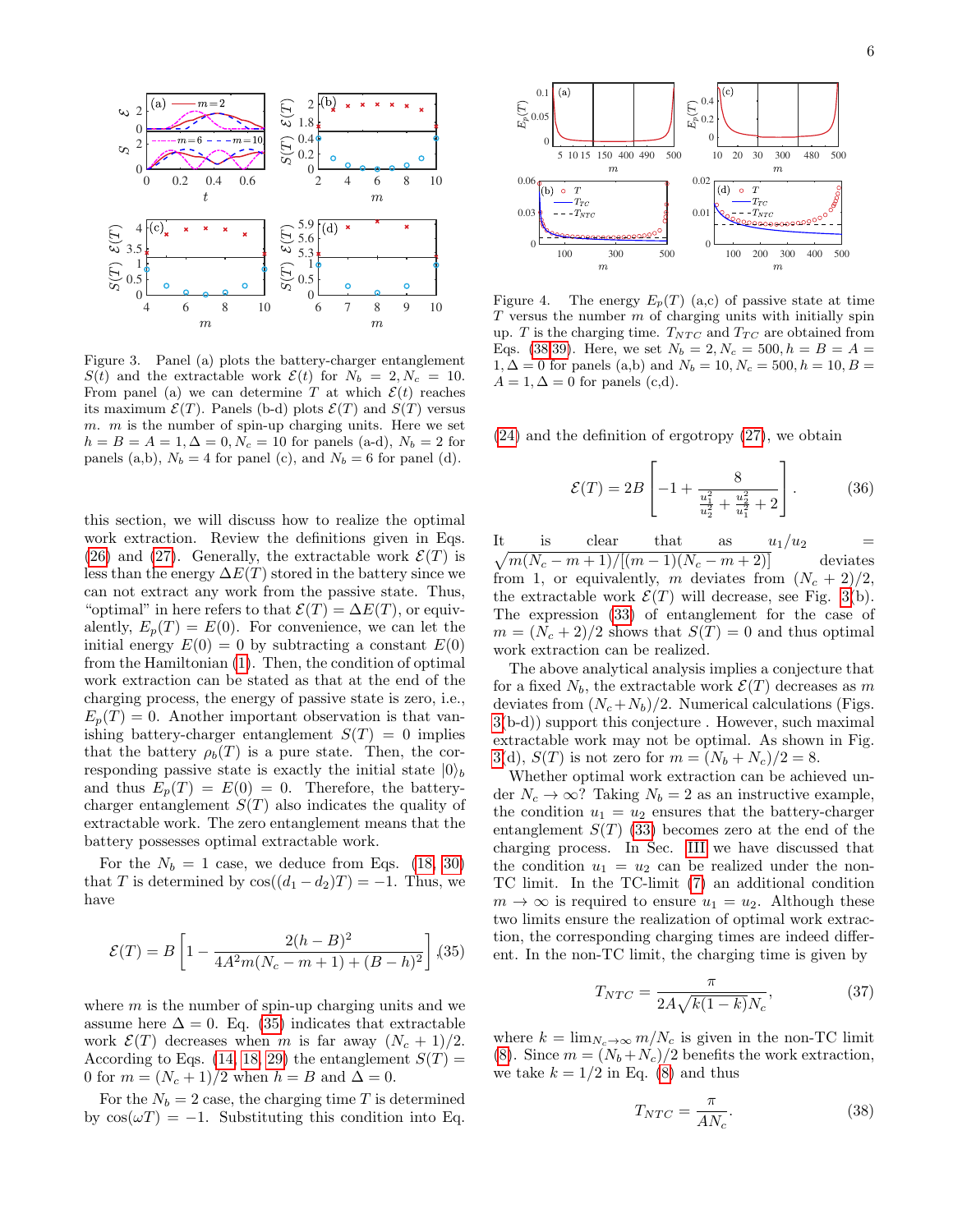In the TC limit, the charging time is given by

<span id="page-6-5"></span>
$$
T_{TC} = \frac{\pi}{2A\sqrt{mN_c}},\tag{39}
$$

which indicates the charging power is  $\propto \sqrt{N_c}$ . Such  $\sqrt{N_c}$ speedup of charging has also been founded in Ref. [\[19\]](#page-7-13). Compared with the performance of the battery in the TC Compared with the performance of the battery in the  $1C$ <br>limit, however, the  $\sqrt{N_c}$ -improvement of charing power in the non-TC limit manifests the uniqueness of the centralspin battery distinguished from the TC battery.

Figs.  $4(a,b)$  plot the energy of passive state and the charging time T for  $N_b = 2, N_c = 500$ . With the increase of m, the central-spin battery firstly behaves like the TC battery since the charging time  $T$  corresponds to  $T_{TC}$ , see Fig. [4\(](#page-5-3)b). Only when m is large enough  $(> 10$  in Fig.  $4(a)$  can the energy of passive state becomes zero, so optimal work extraction can be achieved. With the further increase of  $m$ , the central-spin battery enters to the non-TC limit and the charging time T conforms to  $T_{NTC}$ , see Fig. [4\(](#page-5-3)b). It is worth noting that the central-spin battery behaves like under the non-TC limit for a wide range of parameter  $m$  (from 100 to 400 in Fig. [4\(](#page-5-3)b)). The case of  $N_b = 10, B \neq h$  is plotted in Figs. [4\(](#page-5-3)c,d). In Fig. [4\(](#page-5-3)d), the inconsistency between  $T_{TC}$  and T arises since  $T_{TC}$  (Eq. [\(39\)](#page-6-5)) is derived for  $N_b = 2$  case. However,  $T_{NTC}$  is still consistent with the T when m is around  $(N_c + N_b)/2$  even if  $h \neq B$ . In this sense,  $T_{NTC}$ is universal and independent of the number of quantum cells  $N_b$  and the strength of magnetic fields B and h.

#### <span id="page-6-4"></span>V. CONCLUSION

In this work, we have studied extractable work and entanglement in the central-spin battery. It is shown that the extractable work is quantified by the ergotropy and the battery-charger entanglement is quantified by the Von Neumann entropy. Exact dynamics for them have been obtained in the cases of single-battery cell and two-battery cells. Using these exact expressions, we rigorously show that during the charging process the battery-charger entanglement first increases to the maximum which marks a nearly balanced distribution of occupation numbers, and then entanglement decreases with the rapid increase of extractable work. At the end of

charging process, the final extractable work from battery is in inversely related to the battery-charger entanglement. The optimal extractable work, namely, no wasted energy, can be achieved if there is no battery-charger entanglement at the end of charging process. We show that there are two conditions to obtain optimal extractable work: one is the TC limit with  $m \to \infty$  and another is the non-TC limit. For the former, the central-spin battery reduces to the TC battery with the charging time  $T_{TC} \propto 1/\sqrt{N_c}$ , while the latter, the non-TC limit, is unique for the central-spin battery and does not correspond to the TC battery. We can realize the non-TC limit by preparing the charger in an unpolarized Dicke state. The advantage of this setting is short charging time  $T_{NTC} = \pi/(AN_c)$ , large extractable work, and realization of optimal work extraction. Moreover,  $T_{NTC}$ is independent of the number of battery cells and thus universal. The above-mentioned analytical results have also been verified by numerical calculations for a ten-cell battery. It is worth noting that our present results are applicable to quantum batteries where no coherence is involved during the charging process. Our work deepens the understanding of entanglement and extractable work in such incoherent quantum batteries and sheds light on how to realize optimal work extraction in the central-spin battery. For a more general situation, other quantum correlations will be involved and affect the performance of work extraction. The relations between extractable work and other quantum correlations will becomes subtle and complicated. Uncovering their relations in more general settings will become important.

# ACKNOWLEDGMENTS

Qing-Kun Wan and Shu Ding are acknowledged for useful discussion. This work was supported by NSFC (Grants Nos. 12047502, 11975183 and 11875220), the Key Innovative Research Team of Quantum Many-body theory and Quantum Control in Shaanxi Province (Grant No. 2017KCT-12), the Major Basic Research Program of Natural Science of Shaanxi Province (Grant No. 2017ZDJC-32), and the Double First-Class University Construction Project of Northwest University.

H.-L. Shi and J.-X. Liu contributed equally to the numerical and analytical studies for this research.

- <span id="page-6-0"></span>[1] M. A. Nielsen and I. Chuang, Quantum computation and quantum information, Cambridge University Press  $(2000).$
- [2] C. H. Bennett, G. Brassard, S. Popescu, B. Schumacher, J. A. Smolin, and W. K. Wootters, Phys. Rev. Lett. 76, 722 (1996).
- [3] V. Giovannetti, S. Lloyd, and L. Maccone, Science 306, 1330 (2004).
- [4] N. Gisin, G. Ribordy, W. Tittel, and H. Zbinden, Rev.

Mod. Phys. 74, 145 (2002).

- [5] C. H. Bennett, G. Brassard, C. Crépeau, R. Jozsa, A. Peres, and W. K. Wootters, Phys. Rev. Lett. 70, 1895 (1993).
- [6] S. Lloyd, *Science* **273**, 1073 (1996).
- <span id="page-6-1"></span>[7] D. P. DiVincenzo, Science 270, 255 (1995).
- <span id="page-6-2"></span>[8] R. Alicki and M. Fannes, Phys. Rev. E 87, 042123 (2013).
- <span id="page-6-3"></span>[9] K. V. Hovhannisyan, M. Perarnau-Llobet, M. Huber, and A. Acín Phys. Rev. Lett. 111, 240401 (2013).